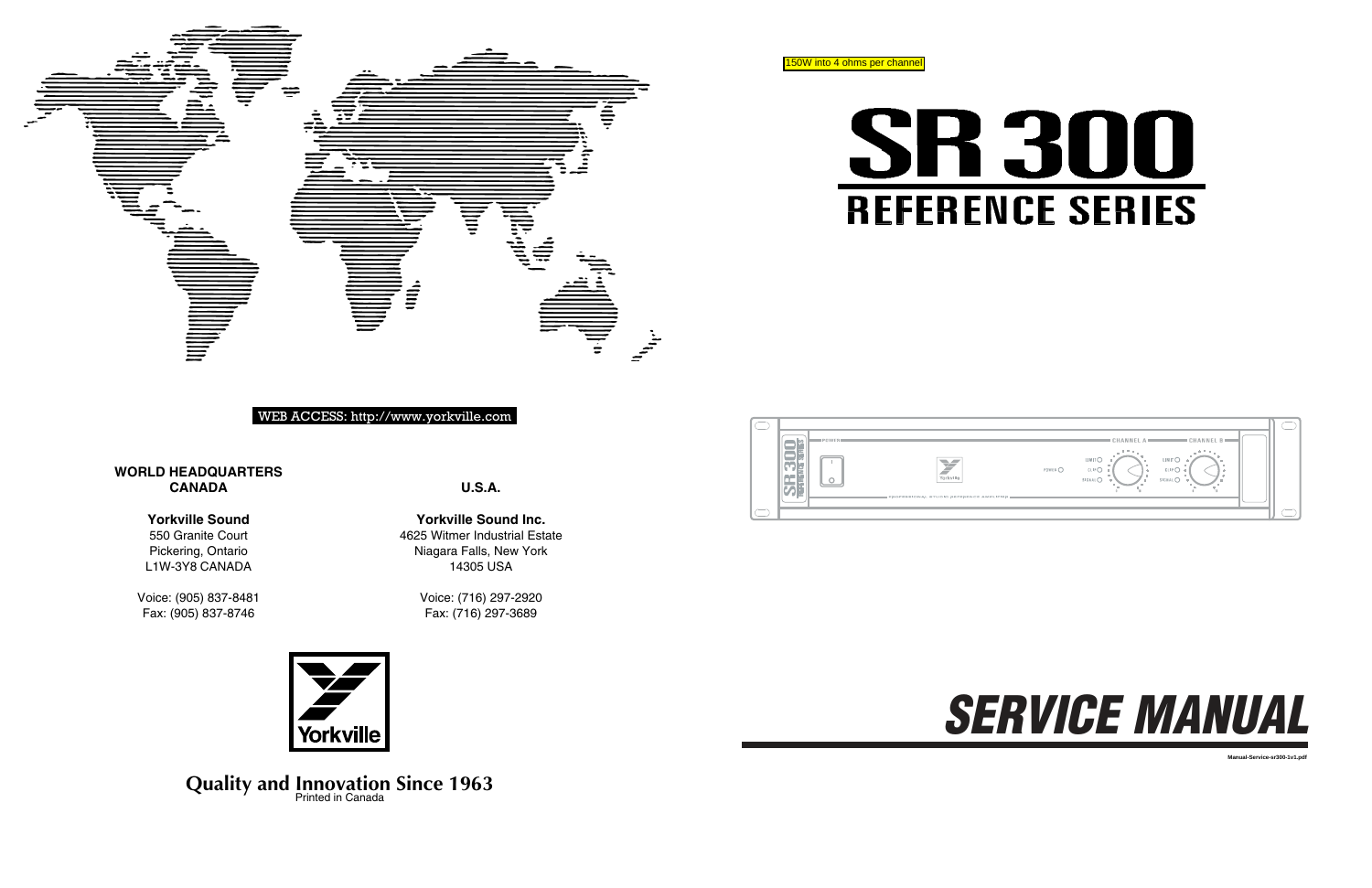# **IMPORTANT SAFETY INSTRUCTIONS**



**INSTRUCTIONS PERTAINING TO A RISK OF FIRE, ELECTRIC SHOCK, OR INJURY TO PERSONS.**

# **CAUTION :**

TO REDUCE THE RISK OF ELECTRIC SHOCK, DO NOT REMOVE COVER (OR BACK). NO USER SERVICEABLE PARTS INSIDE.

## REFER SERVICING TO QUALIFIED SERVICE PERSONNEL.

# Read Instructions:

The **Owner's Manual** should be read and understood before operation of your unit. Please, save these instructions for future reference.

# **Packaging:**

Keep the box and packaging materials, in case the unit needs to be returned for service.

# Warning:

When using electric products, basic precautions should always be followed, including the following:

#### **Power Sources:**

Your unit should be connected to a power source only of the voltage specified in the owners manual or as marked on the unit. This unit has a polarized plug. Do not use with an extension cord or receptacle unless the plug can be fully inserted. Precautions should be taken so that the grounding scheme on the unit is not defeated.

#### **Hazards:**

Do not place this product on an unstable cart, stand, tripod, bracket or table. The product may fall, causing serious personal injury and serious damage to the product. Use only with cart, stand, tripod, bracket, or table recommended by the manufacturer or sold with the product. Follow the manufacturer's instructions when installing the product and use mounting accessories recommended by the manufacturer.

The apparatus should not be exposed to dripping or splashing water; no objects filled with liquids should be placed on the apparatus.

Terminals marked with the "lightning bolt" are hazardous live; the external wiring connected to these terminals require installation by an instructed person or the use of ready made leads or cords.

No naked flame sources, such as lighted candles, should be placed on the apparatus.

#### **Power Cord:**

The AC supply cord should be routed so that it is unlikely that it will be damaged. If the AC supply cord is damaged **DO NOT O P E R A T E T H E U N I T** .

# **Service:**

The unit should be serviced only by qualified service personnel.

#### **INSTRUCTIONS RELATIVES AU RISQUE DE FEU, CHOC ÉLECTRIQUE, OU BLESSURES AUX PERSONNES.**

**AVIS:**

N'ENLEVEZ PAS LE COUVERT (OU LE PANNEAU ARRIERE). NE CONTIENT AUCUNE PIECE REPARABLE **PAR L'UTILISATEUR.** 

**CONSULTEZ UN TECHNICIEN QUALIFIE POUR L'ENTRETIENT.** 

# Veuillez lire le manuel:

Il contient des informations qui devraient êtres comprises avant l'opération de votre appareil. Conservez S.V.P. ces instructions pour consultations ultérieures

# Emballage:

Conservez la boite au cas ou l'appareil devait être retourner pour réparation.

# **Warning:**

Attention: Lors de l'utilisation de produits électrique, assurez-vous d'adhérer à des précautions de bases incluant celle qui suivent:

#### **A l i m e n t a t i o n :**

L'appareil ne doit être branché qu'à une source d'alimentation correspondant au voltage spécifié dans le manuel ou tel qu'indiqué sur l'appareil. Cet appareil est équipé d'une prise d'alimentation polarisée. Ne pas utiliser cet appareil avec un cordon de raccordement à moins qu'il soit possible d'insérer complètement les trois lames. Des précautions doivent êtres prises afin d'eviter que le système de mise à la terre de l'appareil ne soit désengagé.

#### **Hazard:**

Ne pas placer cet appareil sur un chariot, un support, un trépied ou une table instables. L'appareil pourrait tomber et blesser quelqu'un ou subir des dommages importants. Utiliser seulement un chariot, un support, un trépied ou une table recommandés par le fabricant ou vendus avec le produit. Suivre les instructions du fabricant pour installer l'appareil et utiliser les accessoires recommandés par le fabricant.

Il convient de ne pas placer sur l'appareil de sources de flammes nues, telles que des bougies allumées.

L'appeil ne doit pas être exposé à des égouttements d'eau ou des éclaboussures et qu'aucun objet rempli de liquide tel que des vases ne doit être placé sur l'appareil.

Les dispositifs marqués d'une symbole "d'éclair" sont des parties dangereuses au toucher et que les câblages extérieurs connectés à ces dispositifs de connection extérieure doivent être effectivés par un opérateur formé ou en utilisant des cordons déjà préparés.

#### **Cordon d'alimentation:**

Évitez d'endommager le cordon d'alimentation. N'UTILISEZ PAS **L'APPAREIL** si le cordon d'alimentation est endommagé. **Service:** 

Consultez un technicien qualifié pour l'entretien de votre appareil.

### *S R - 3 0 0*

|      | <b>YS No. Description</b>                                            | Qty.                             |
|------|----------------------------------------------------------------------|----------------------------------|
|      | 4597 22AWG STRAN TC WIR JMP                                          | 11                               |
|      | 5299 24AWG SOLID SC WIR RAD JMP                                      | $\overline{7}$                   |
|      | 4749 5.0W 0R15 5% BLK RES<br>4748 2.0W 3R9 5% T&R                    | $\overline{4}$                   |
|      |                                                                      | $\overline{2}$                   |
|      | 2008 1.0W 10R 5%FLAME PROOF T&R RES                                  | $\overline{2}$<br>$\overline{4}$ |
|      | 4605 1/8W 10R 5% T&R RES<br>2014 1/8W 33R 2%FLAME PROOF T&R RES      | 6                                |
|      | 4604 1/4W 33R2 1% T&R RES                                            | $\overline{4}$                   |
|      | 4811 1/4W 68R 5% T&R RES                                             | $\overline{2}$                   |
|      | 4735 1.0W 100R 5% T&R RES                                            | $\overline{2}$                   |
|      | 4852 1/4W 100R 5% T&R RES                                            | $\mathbf{1}$                     |
|      | 4921 1/4W 100R 5% 2"U T&R RES                                        | $\mathbf{1}$                     |
|      | 4897 1/4W 120R 5% T&R RES                                            | $\overline{2}$                   |
|      | 2020 1/8W 150R 2%FLAME PROOF T&R RES                                 | 4                                |
|      | 4986 1/4W 270R 5%MINI T&R RES                                        | $\overline{2}$                   |
|      | 2025 1/8W 274R 1%FLAME PROOF T&R RES                                 | 4                                |
|      | 4950 1/4W 390R 5% 2"U T&R RES                                        | 6                                |
|      | 4821 1/4W 470R 5% T&R RES                                            | 3                                |
|      | 2030 1/8W 681R 1%FLAME PROOF T&R RES                                 | $\overline{2}$                   |
|      | 4869 1/4W 750R 5% T&R RES                                            | $\overline{2}$                   |
|      | 4758 1/4W 953R 1% T&R RES                                            | 6                                |
|      | 4823 1/4W 1K 5% T&R RES                                              | $\overline{4}$                   |
|      | 4981 1/4W 1K 5%MINI T&R RES                                          | $\overline{2}$                   |
|      | 4824 1/4W 1K5 5% T&R RES                                             | $\overline{2}$                   |
|      | 4988 1/4W 1K5 5%MINI T&R RES                                         | $\mathbf{1}$                     |
|      | 4808 1/4W 2K 5% T&R RES                                              | $\overline{2}$                   |
|      | 4705 2.0W 2K2 5% BLK RES                                             | $\overline{4}$                   |
|      | 4847 1/4W 2K2 5% T&R RES                                             | $\mathbf{1}$                     |
|      | 6124 1/4W 3K 5%MINI T&R RES<br>4992 1/4W 3K16 1% T&R RES             | $\overline{2}$<br>$\overline{4}$ |
|      |                                                                      |                                  |
|      | 4756 1/4W 4K120 0.1% *** T&R RES<br>4943 1/4W 4K7 5% 2"U T&R RES     | $\overline{2}$<br>$\overline{2}$ |
|      | 6121 1/4W 6K98 1% MINI MF T&R RES                                    | $\overline{2}$                   |
|      | 4787 1/4W 7K960 0.1% *** T&R RES                                     | $\overline{2}$                   |
|      | 4762 1/4W 9K760 0.1% *** T&R RES                                     | 8                                |
|      | 4829 1/4W 10K 5% T&R RES                                             | $\overline{\mathbf{c}}$          |
|      | 4940 1/4W 10K 5% 2"U T&R RES                                         | 8                                |
|      | 4983 1/4W 10K 5%MINI T&R RES                                         | 3                                |
|      | 4856 1/4W 12K 5% T&R RES                                             | $\overline{2}$                   |
|      | 4953 1/4W 12K 5% 2"U T&R RES                                         | $\overline{2}$                   |
|      |                                                                      | $\overline{2}$                   |
|      | 4830 1/4W 15K 5% T&R RES<br>4954 1/4W 18K 5% 2"U T&R RES             | $\overline{2}$                   |
|      | 6123 1/4W 20K0 1%MINI MF T&R RES                                     | 10                               |
|      | 4833 1/4W 27K 5% T&R RES                                             | 3                                |
|      | 4956 1/4W 27K 5% 2"U T&R RES                                         | 1                                |
|      | 6122 1/4W 33K 5%MINI T&R RES                                         | $\overline{2}$                   |
|      | 4794 1/4W 37K90 0.1% *** T&R RES                                     | $\overline{\mathbf{c}}$          |
|      | 4878 1/4W 43K 5% T&R RES                                             | $\overline{2}$                   |
|      | 4834 1/4W 47K 5% T&R RES                                             | $\overline{2}$                   |
|      | 4761 1/4W 60K4 1% T&R RES<br>4898 1/4W 91K 5% T&R RES                | $\overline{2}$                   |
|      |                                                                      | $\overline{4}$                   |
|      | 4942 1/4W 100K 5% .2"U T&R RES                                       | $\overline{2}$                   |
|      | 6120 1/4W 100K 5%MINI T&R RES                                        | 6                                |
|      | 4991 1/4W 133K 1%MINI T&R RES                                        | $\overline{2}$                   |
|      | 4796 1/4W 180K 5%MINI T&R RES                                        | $\overline{2}$                   |
|      | 4841 1/4W 220K 5% T&R RES                                            | $\mathcal{P}$                    |
|      | 6135 1/4W 270K 5%MINI T&R RES                                        | 2                                |
|      | 4880 1/4W 680K 5% T&R RES                                            | 2                                |
|      | <b>T&amp;R RES</b><br>4845 1/4W 2M2 5%                               | 1                                |
|      | 4809 1/4W 10M 5%<br>T&R RES                                          | 2                                |
|      | 4751 1/4W 22M 5%<br><b>T&amp;R RES</b>                               | 2                                |
|      | 3690 8" 4C-28AWG RIB 1 W/LCK HDR 098                                 | 2                                |
| 3574 | 9" 5C-22AWG RIBBON CABLE 0.1"                                        | 2                                |
|      | 3603 16" 13C-24AWG RIBBON CABLE 0.1"                                 | 1                                |
|      | 8870 #4 X 1/4 PAN PH TYPE A ZINC<br>8865 4-40 X 5/16 PAN PH MS JS500 | 2                                |
|      | 8861 4-40 X 3/8 PAN PH MS JS500                                      | 4<br>$\overline{2}$              |
|      | 8801 6-32 X 3/8 PAN PH TAPTITE JS500                                 | $\overline{2}$                   |
|      | 8829 6-32 X 3/8 FLAT PH TAPTITE BO#4 HEA                             | 22                               |
|      | 8824 8-32 X 5/16 PAN QUAD TAPTITE JS500                              | 14                               |
|      | 8869 8-18 X 1/2 THRD CUTTING FOR PLASTIC                             | $\overline{4}$                   |
|      | 8999 8-32 X 5/8 PAN PH TAPTITE JS500                                 | $\overline{7}$                   |
|      | 8765 1/4-20 X 2 1/2 HEX HD MS JS500 BLK                              | 1                                |
|      | 8607 3/16 NYLON SPACER OD 1/8 X ID .063                              | 18                               |
|      | 3744 SNAP IN .375 SPACER RICHCO                                      | 5                                |
|      | 8818 3/4 OD X 5/16 ID X .08 THICK WASHER                             | 2                                |
|      | 3511 #6 FLAT WASHER NYLON                                            | 2                                |
|      | 8850 #10 INT TOOTH LOCKWASHER BO                                     | 4                                |
|      | 3436 DPDT PUSH SW PCMT H BREAK B4 MAKE                               | 2                                |
|      | 3587 DPDT ROKR SW QUIK 250"AC/PWR ON-OFF                             | 1                                |
|      | 1248 SR-300 POWER TRANSFORMER TRD                                    | 1                                |
|      |                                                                      |                                  |
|      |                                                                      |                                  |
|      |                                                                      |                                  |
|      |                                                                      |                                  |
|      |                                                                      |                                  |
|      |                                                                      |                                  |

|      | <b>YS No. Description</b>                                                 |
|------|---------------------------------------------------------------------------|
|      | 3747 CUSTOM .5 LED SPACER BLACK                                           |
|      | 6405 RED 3MM LED 1V7 5MA BRT                                              |
|      | 6400 YEL 3MM LED 1V9 6MA HIGHEFF                                          |
|      | 6401 GRN 3MM LED 1V9 6MA HIGHEFF                                          |
|      | 6825 1N4148 75V 0A45 DIODE T&R                                            |
|      | 6438 1N4004 400V 1A0 DIODE T&R                                            |
|      | 6827 1N5402 200V 3A0 DIODE<br>6434 6A2 200V 6A0 DIODE                     |
|      | 6733 BAT85 30V 0A2 DIODE SCHTKYT&R                                        |
|      | 6461 1N5240BRL 10V0 0W5 ZENER 5% T&R                                      |
|      | 6824 1N5246B 16V0 0W5 ZENER 5% T&R                                        |
|      | 6463 1N5251BRL 22V0 0W5 ZENER 5% T&R                                      |
|      | 5101 BC550C TO92 NPN TRAN T&R TB                                          |
|      | 5102 BC560C TO92 PNP TRAN T&R TB                                          |
|      | 5103 MPSA06 TO92 NPN TRAN T&R TA<br>5104 MPSA56 TO92 PNP TRAN T&R TA      |
|      | 6780 MPSA56 TO92 PNP TRAN TA                                              |
|      | 5119 2N5638 TO92 NCH JFET T&R TC                                          |
|      | 6810 MJF15030 T221D NPN TRAN TJ                                           |
|      | 6811 MJF15031 T221D PNP TRAN TJ                                           |
|      | 6814 MJF6668 T221D PNP TRAN DARL TJ                                       |
|      | 6815 MJF6388 T221D NPN TRAN DARL TJ                                       |
|      | 6988 MJL21194 TO3P NPN TRAN TK                                            |
|      | 6991 MJL21193 TO3P PNP TRAN TK<br>6840 MC33078P IC DUAL OP AMP            |
|      | 6882 TL072CP IC FET DUAL OP AMP                                           |
|      | 6884 NE5532N IC DUAL OP AMP                                               |
|      | 6745 LM13600N IC XCONDUCTANCE AMP                                         |
|      | 6880 4N35 OPTO-COUPLER                                                    |
|      | 6467 10K 10% THERMISTOR NTC TO-92                                         |
|      | 5200 10P 200V 5%CAP T&R RAD CER.2"NPO                                     |
|      | 5406 33P 50V 10%CAP BLK BEAD NPO<br>5410 100P 100V 10%CAP T&R BEAD NPO    |
|      | 5416 470P 50V 10% CAP T&R BEAD NPO                                        |
|      | 5206 1N 400V 5%CAP T&R RAD .2"FLM                                         |
| 5422 | 1N 50V 10%CAP T&R BEAD NPO                                                |
| 5423 | 1N2 50V 10%CAP T&R BEAD X7R                                               |
|      | 6451 4N7 250V 20% CAP BLK 'Y' 10MM AC                                     |
| 5204 | 10N 100V 10%CAP T&R RAD .2"FLM<br>6435 22N 275V 20%CAP BLK 'X2' 15MM AC   |
|      | 5224 47N 100V 10%CAP T&R RAD .2"FLM                                       |
| 5227 | 82N 100V 5%CAP T&R RAD .2"FLM                                             |
|      | 5228 100N 100V 5%CAP T&R RAD .2"FLM                                       |
|      | 5314 100N 50V 10%CAP T&R BEAD X7R                                         |
|      | 5231 220N 63V 10%CAP T&R RAD .2"FLM                                       |
| 5255 | 1U 63V 20% CAP T&R RAD .2"EL<br>2U2 63V 20%CAP T&R RAD .2"EL              |
| 5257 | 5281 10U 16V 20%CAP T&R RAD .2"NP                                         |
| 5260 | _22U 50V 20%CAP T&R RAD .2"EL                                             |
| 5961 | 33U 16V 20%CAP T&R RAD .2"NP                                              |
|      | 5267 100U 25V 20%CAP T&R RAD .2"EL                                        |
|      | 5630 330U 25V 20%CAP BLK 10X13MM EL                                       |
|      | 5869 4700U 63V 20%CAP BLK 25X40MM ELS<br>4390 10K AUD 16MM DETENT P22     |
|      | 4522 4K7 TRIM POT                                                         |
|      | 714 1.5 MIL X 36" CLEAR POLY SHEETING                                     |
| 3819 | 5UH COIL 18AWG R000 AIR CORE                                              |
|      | 3489 CLIP 250X032 18-22AWG DISCO/INSL                                     |
|      | 3491 CLIP 205/187X020 18-22AWG DISCO/INS                                  |
|      | 3682 250 MALE PCB TAB BULK CARTRIGE                                       |
|      | 3452 BND POST PCB MT HORZ QUAD ASSEMBLY<br>3498 1/4" JCK PCB MT HORZ      |
|      | 3528 1/4" JCK PCB MT HORZ GOLD TR                                         |
|      | 3451 EYELET SMALL 0.089 OD PLATED                                         |
|      | 3412 LOWPROFILE FUSEHOLDER 1/4" LITTLEFS                                  |
|      | 3414 INTERNATIONAL PC MOUNT FUSEHOLDER                                    |
|      | 2427 5.0 AMP SLO-BLO .25X1.25 FUSE                                        |
|      | 2405 10.0 AMP SLO-BLO .25X1.25 FUSE<br>8434 AP SERIES PLASTIC HANDLE PAIR |
|      | 3501 B52200F006 COMP WASH #4 SMALL                                        |
|      | 3745 DUAL XSISTOR PBL SPRING PLATE ZN                                     |
|      | 3885 XSISTOR SPRING CLIP TO-220                                           |
|      | 3795 #8 GROUND LUG ZIERICK 505-169                                        |
|      | 3810 4" NYLON CABLE TIE                                                   |
|      | 3827 SQUARE BUMPER BUTTON BLACK                                           |
|      | 8433 AP SERIES PLASTIC KNOB<br>8661 BUTTON KNOB FLAT GREY                 |
|      | 3484 8' 3/18 SJT AC LINE CORD 250WH187BL                                  |
|      | 3834 HEYCO #1214 STRAIN RELIEF                                            |
|      | 3593 PCB CONN 90 5 CIR .156                                               |
|      | 3654 PCB CONN 4 CIR .100 LOCKING                                          |
|      | 3655 13 CIR CABLE HOLDER .098                                             |
|      | 5989 4 CIR CABLE HOLDER .098<br>8793 4-40 HEX NUT ZINC                    |
|      | 8800 6-32 KEPS NUT ZINC                                                   |
|      |                                                                           |
|      |                                                                           |
|      | 8788 1/4-20 KEPS NUT ZINC<br>3830 TO218 PREGREASED MICA 56-78-2AP         |

1

4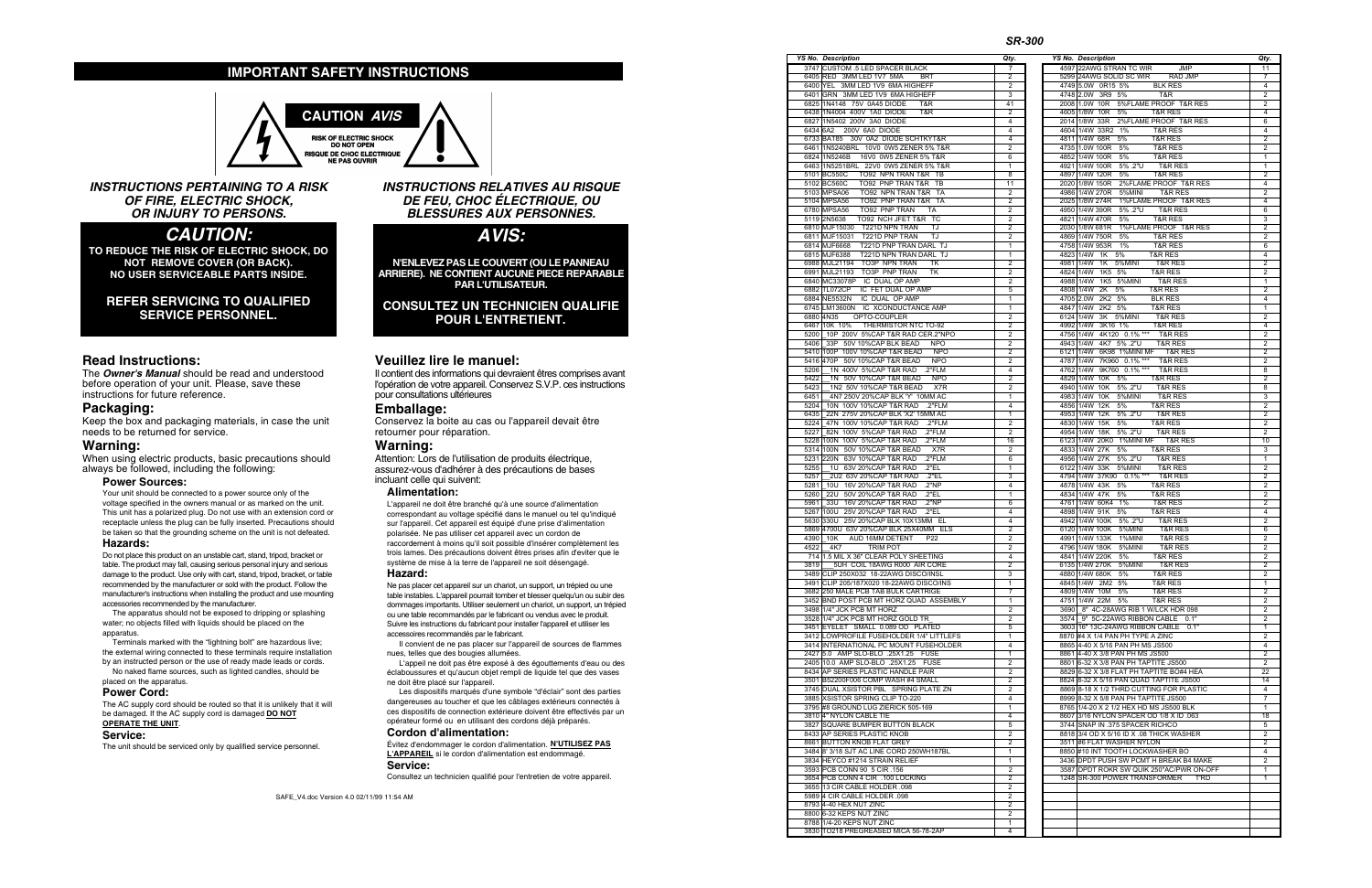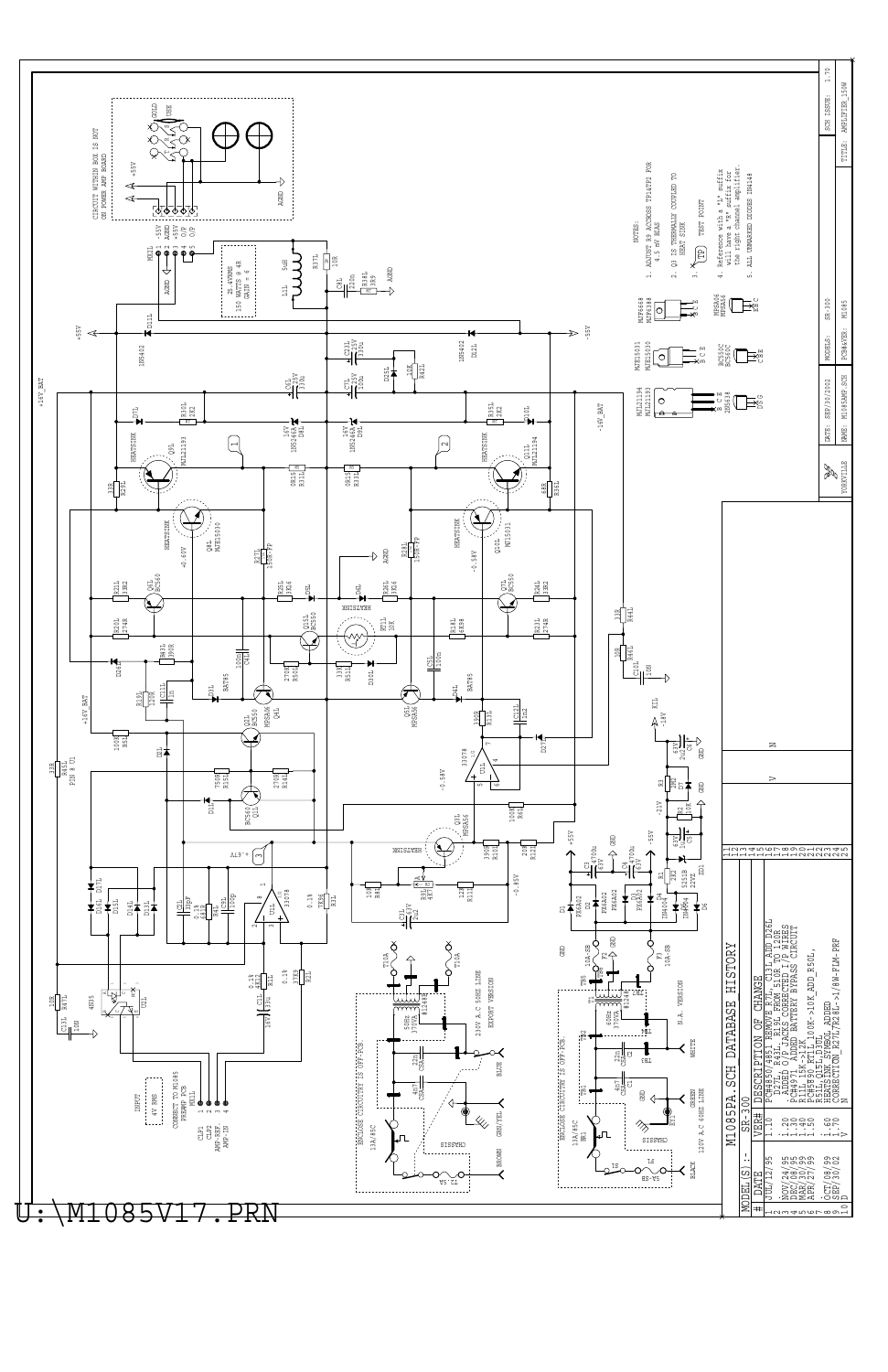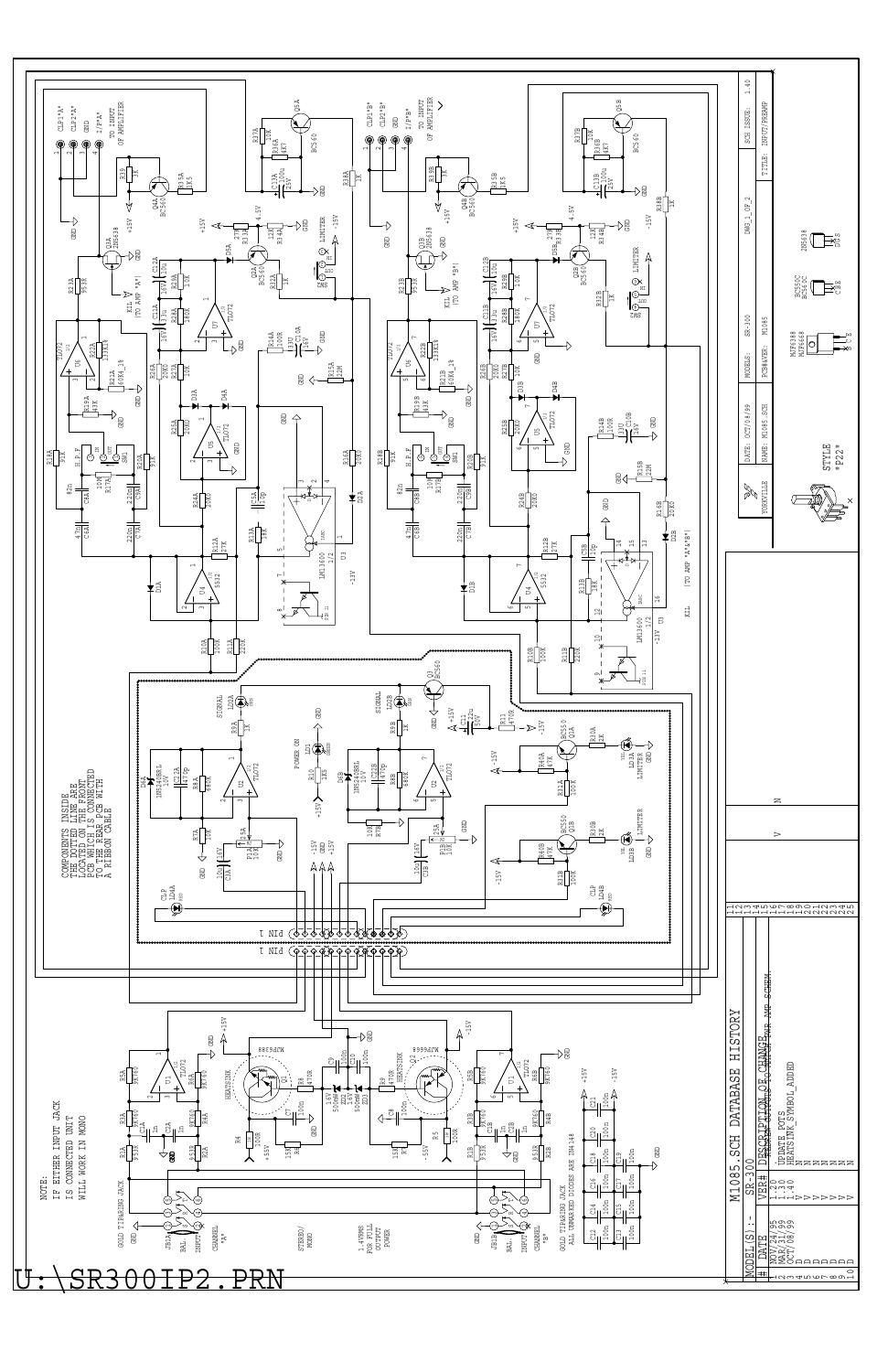